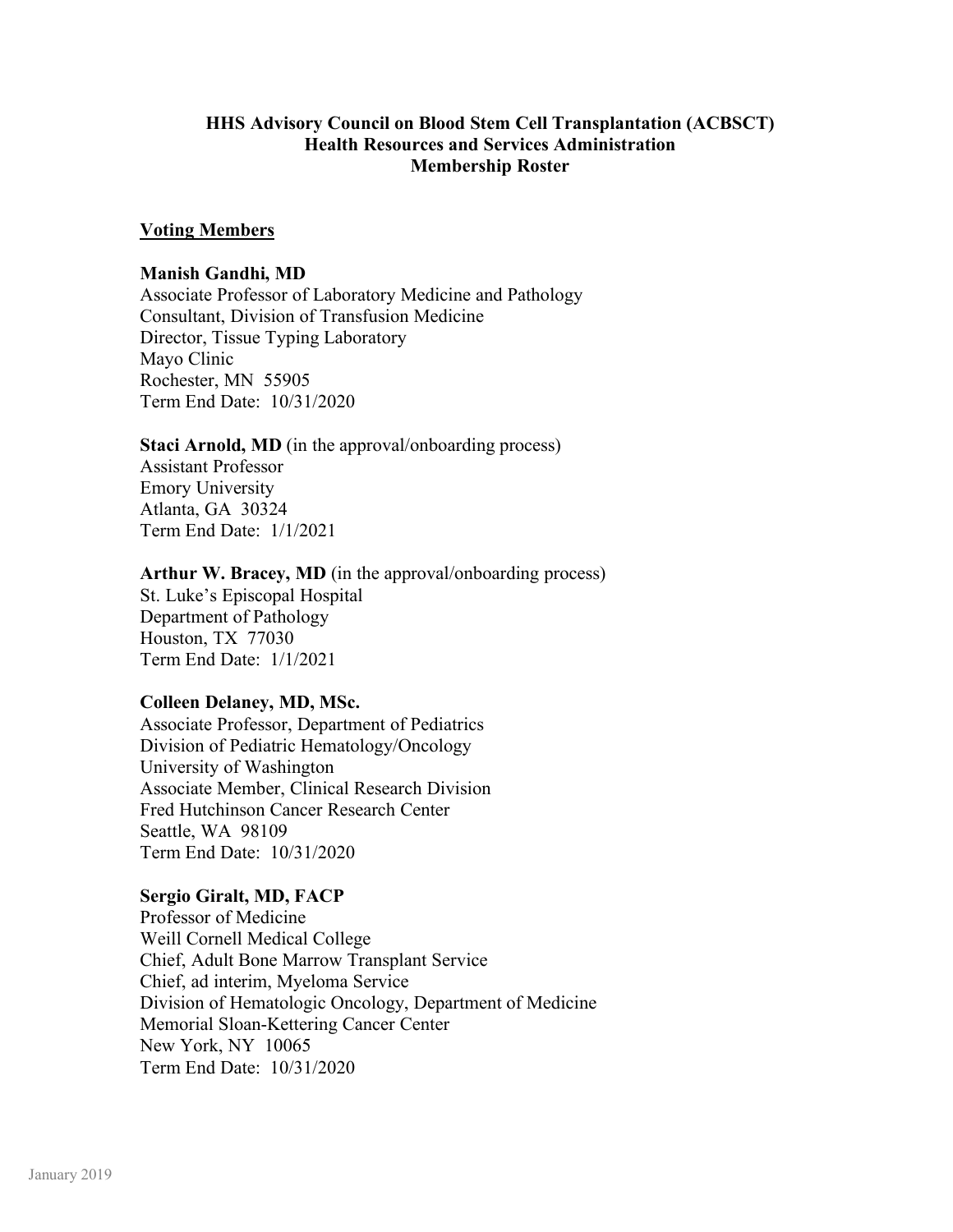### **Mary Laughlin, MD**

Medical Director Cleveland Cord Blood Center Cleveland, OH 44128 Term End Date: 10/31/2020

#### **Amanda Salazar** (in the approval/onboarding process) Haledon, NJ 07508

Term End Date: 1/1/2023

## **Non-Voting Members (Ex Officio Members)**

### **Frank Holloman**

Acting Division Director Division of Transplantation Health Resources and Services Administration U.S. Department of Health and Human Services Rockville, MD 20857

### **Nancy L. DiFronzo, Ph.D.**

Program Director Transfusion Medicine and Cellular Therapeutics Branch Division of Blood Diseases and Resources National Heart, Lung, and Blood Institute National Institutes of Health U.S. Department of Health and Human Services Bethesda, MD 20892

### **Sridhar Basavaraju, M.D.**

Director-Office of Blood, Organ, and Other Tissue Safety Division of Healthcare Quality Promotion Centers for Disease Control and Prevention U.S. Department of Health and Human Services Atlanta, GA 30333

#### **Safa Karandish**

Patient Safety Officer Office of Cellular, Tissue and Gene Therapies Center for Biologics Evaluation and Research Food and Drug Administration U.S. Department of Health and Human Services White Oak, MD 20993